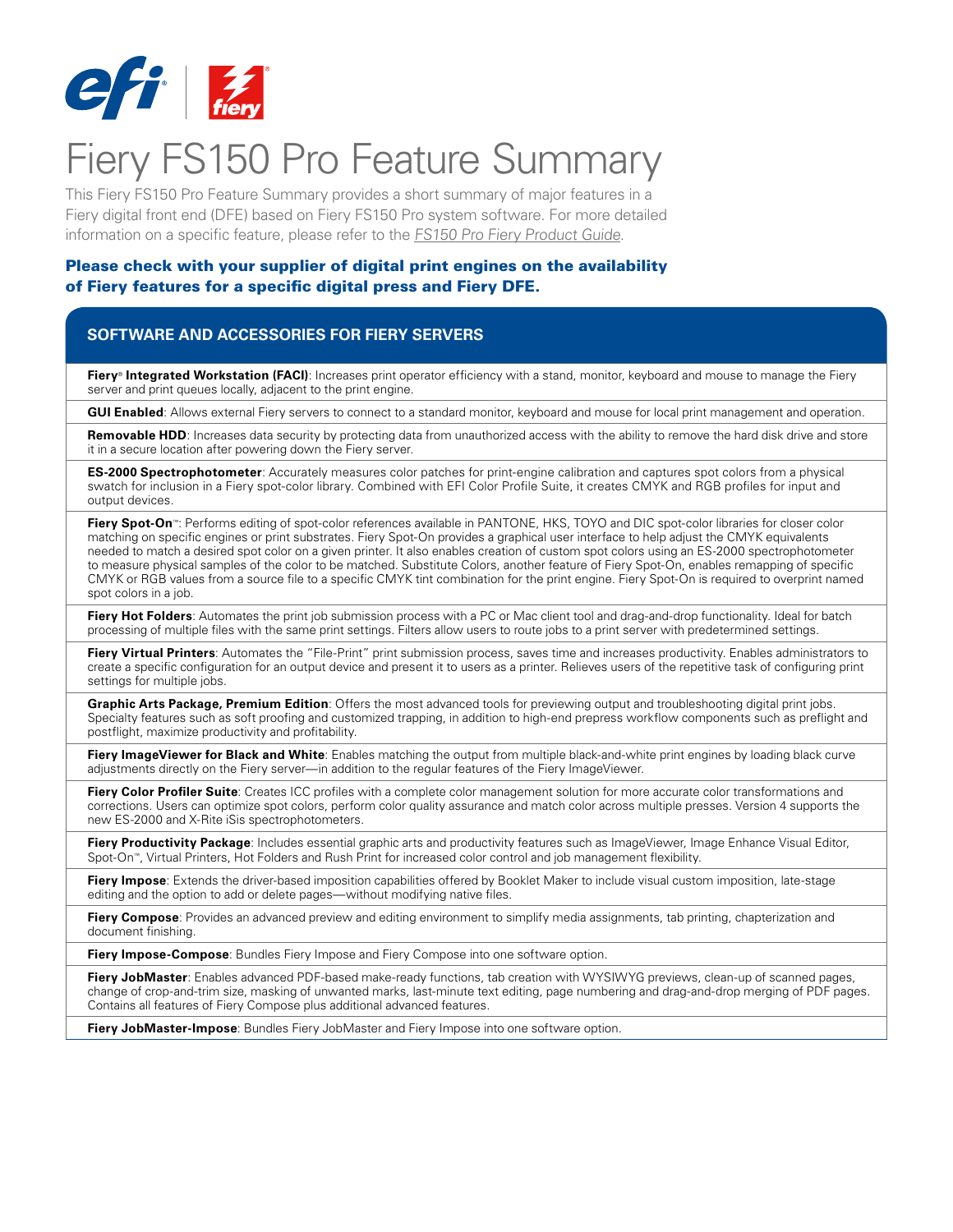

## Mini Matrix Feature Summary

## **FIERY SERVER CERTIFICATIONS**

**IDEAlliance Digital Press Certified**: Refers to Fiery servers and digital press systems that meet or exceed established industry tolerances for excellence in the areas of colorimetric accuracy, uniformity, repeatability, durability and registration. www.idealliance.org/certifications/system-certification/digital-press-certification/certified-systems

**FograCert**: Refers to fiery servers that meet the criteria and tolerances stipulated in the current draft (ISO/FDIS 12647-8) for the certification of contract proofing systems and for contract proof creation as tested by Fogra Graphic Technology Research Association. www.fogra.org/en/fogra-fogracert-en/prepress-en/validation-print-2-71/validation-printing-system/vps-certified-systems

**Certified JDF Compliant**: Saves time and money when integrating new equipment into a production workflow because systems and software certified as JDF1.3 Integrated Digital Printing Interoperability Conformance Specification (IDP ICS) by CIP4 and Print Industries of America don't require expensive and time-consuming coding of private extensions. Fiery servers are the first and only digital front end certified as JDF Compliant by CIP4. Fiery servers work with over 30 products by JDF integration partners.

Fiery VUE: Helps office workers produce finished documents such as booklets quickly, easily and cost-effectively in an environmentally responsible way with a visual, interactive PC-based printing application.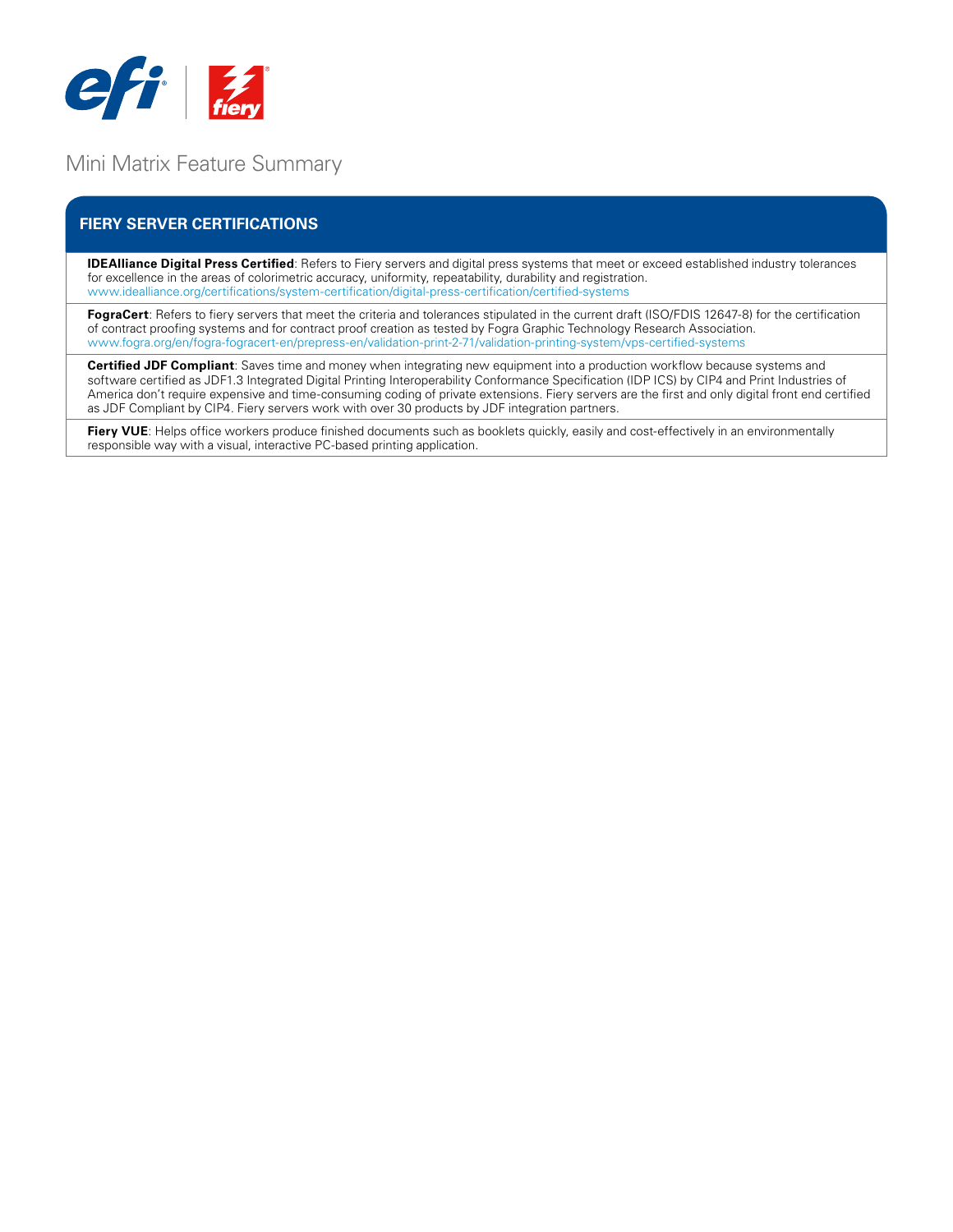

## Maximizes Productivity and Automates Workflows

## **PRODUCTIVITY**

**Fiery HyperRIP**: Maximizes processing performance by splitting a print job into logical sections for parallel RIPping on multicore CPUs. Files reach the engine up to 55% faster.

**Spool-RIP-Print Simultaneously**: Offers the fastest output delivery by performing spooling, RIPping and printing of a single- or multipage job or of multiple jobs at the same time.

**Proof Print:** Allows users to produce a single copy of a job without changing the copy count.

**Server Job Presets**: Saves commonly used Job Properties centrally, and shares them with all Fiery server users through all workflows. Automates selecting and using Job Properties for commonly used applications, saving time and maximizing productivity.

**Advanced Job Management**: Includes Rush Print, Schedule Print, Print/Process Next, Suspend on Mismatch, Job Re-order, Sample Print and Force Print. These features give print operators the flexibility to alter aspects of the workflow and to manage exceptions without disrupting production.

**Force Print**: Eliminates the need to resubmit and re-RIP a job in the print queue by forcing it to print on any media size available in any tray at that time.

**Rush Print**: Eliminates the need to stop and restart production when one job needs to be printed right away. Prevents waste by allowing operators to resume and finish a job that was paused during printing instead of having to cancel and discard the previously printed portion of the job.

**Print/Process Next**: Allows the operator to pick the next job to process or print immediately after the job that is currently printing or processing.

**Sample Print:** Enables the operator to monitor engine output quality while the engine is in full production by printing extra pages to an easily accessible output tray. Increases productivity by avoiding production halts.

**Suspend on Mismatch**: Decreases downtime by suspending a job in the print queue when there is a problem, such as printer out of paper, finisher disconnected or output destination full. The problem job will remain suspended, and other jobs will continue to process and print until the problem is corrected.

**Variable Data Printing (VDP) Capabilities**: Supports all leading VDP formats to print personalized documents using PPML 3.0, PDF/VT 1 and 2, VPS compatible, and optimized PDF and Adobe® PostScript®. Compatible with leading variable data authoring software. Includes Fiery FreeForm™ entry-level VDP technology that does not require specialized software applications.

**Enhanced FreeForm**: Extends the ability to control the mapping between the variable and master documents in FreeForm v1 without the need to purchase a third-party software application.

**VDP Record and Set Level Finishing**: Increases automation of the output process and reduces the number of manual offline steps in production by applying finishing options to each individual record inside a VDP job.

**VDP Record Range, Sheet and Set Printing**: Reduces time and waste by allowing the user to print a selected set or sheet of records from a VDP job. This simplifies record reprinting; for example, if you need four of 100 records, you don't have to print all 100 records and throw out the other 96 records. Reprinting sets allows for easier cutting and stacking.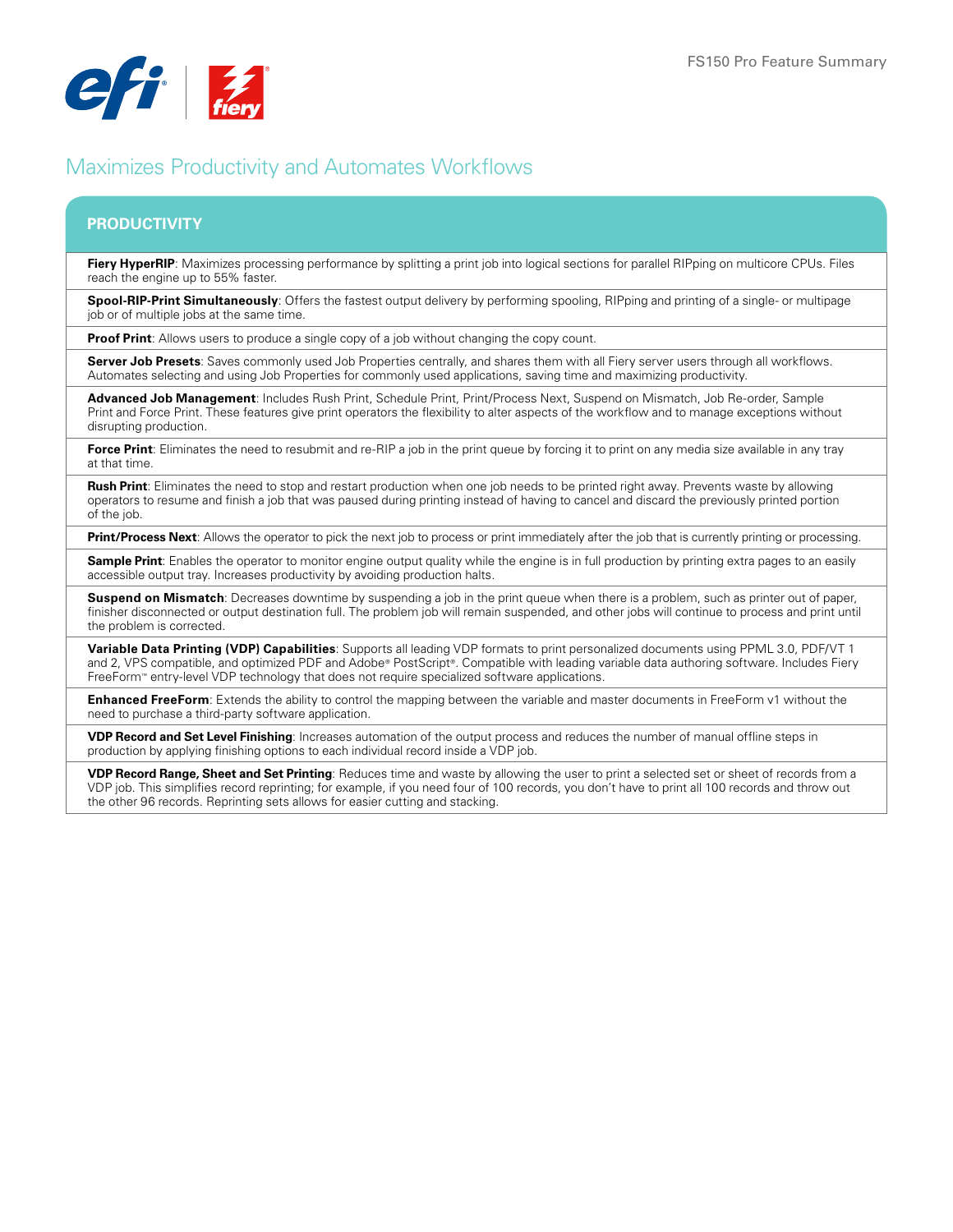

## Delivers Accurate Color and Exceptional Image Quality

## **COLOR and IMAGE QUALITY FEATURES**

**Fiery ColorWise**<sup>®</sup>: Performs color transformations using EFI color management technology to maintain color appearance and achieve accurate color from CMYK, RGB, spot color and device-independent color sources.

**Profile Manager for ICC Profiles**: Provides users with downloadable ICC source, simulation, output or device link profiles to use with the Fiery Profile Manager for complete control over source color spaces, press simulations and printer output.

**PANTONE**®  **Libraries**: Defines spot colors used by professional graphic designers worldwide. Fiery servers use licensed Pantone libraries to match Pantone colors. Fiery servers now include PANTONE PLUS SERIES and PANTONE FASHION + HOME libraries.

**HKS, DIC and TOYO Ink Spot Color Libraries**: Defines spot colors used primarily in Europe (HKS) and Asia (DIC and TOYO). The color conversion tables used by the Fiery server to transform a spot color to CMYK give users a closer match to these spot colors.

**Fiery Color Profiler Suite Integration**: Offers quick access to Color Profiler Suite profiling tools directly from the Command WorkStation® interface.

**Optimized RGB Transparency**: Enhances the print quality of PDF files that include overlapping RGB elements defined with transparency by accurately rendering and printing the expected colors.

**PDF/X Output Intent**: Supports and guarantees full compliance with the PDF/X Output Intent standard specifying the intended output profile of the file. Fiery servers find this information contained in PDF/X files and apply the appropriate color transformations.

**Auto Trapping**: Automatically corrects many artifacts, such as white lines or halo effects where two colors touch, caused by engine misregistration in any document type, including Microsoft Office documents.

**Composite Overprint for Spot and CMYK Colors**: Allows objects specified to overprint in composite PostScript and PDF files to print correctly.

**Grayscale Composite Overprint**: Allows overprints, drop shadows and transparencies in color print jobs to render accurately in grayscale mode.

Auto Preflight: Increases productivity and eliminates costly errors at the printing stage by checking fonts, spot colors, low-resolution images, hairlines below threshold, overprints and PostScript errors. Validates VDP file search path and resources. Supports formats such as PS, PDF, EPS, PPML, PDF/VT and VPS.

**Postflight**: Delivers color-coded job diagnostic reports to quickly and easily identify potential printing issues such as mixed source colors and spot colors.

**Control Bar**: Provides a tool for color quality control by placing the Ugra/Fogra Media Wedge, an industry standard color bar, on every printed page. Also prints details of job settings.

**Fiery ImageViewer**: Enables full-resolution print data previews on the Fiery Command WorkStation so users can see exactly how the job will look before printing. Saves time and reduces waste from print mistakes.

Fiery Dynamic HD Text and Graphics: Enables printed output to preserve fine detail in text and vector elements to improve and sharpen edge quality even when printing at standard resolution.

**Fiery Image Enhance Visual Editor**: Provides an interactive tool for adjusting images in a job individually, without opening and editing the file in the originating application. New saturation and definition controls sharpen images and enhance flesh tones for greater color control and accuracy.

**Image Smoothing**: Improves overall image quality by smoothing low-resolution images and the gradation transitions in line art.

Text and Graphics Quality: Increases output quality, achieving better definition for a sharper and smoother black text and line art with minimized jaggies.

**Black Custom Screening**: Increases the perceived output resolution and significantly improves image quality using EFI screening technology.

**Fiery Calibrator**: Corrects for the print engine's current color behavior and provides consistent color over time.

**Job-based Calibration**: Increases color consistency by calibrating for a specific job and its associated media and profiles.

**Calibration Guard**: Provides calibration status, warnings and alerts to promote calibration. If a calibration has expired, the Calibration Guard can prevent jobs from printing to ensure color consistency in every job.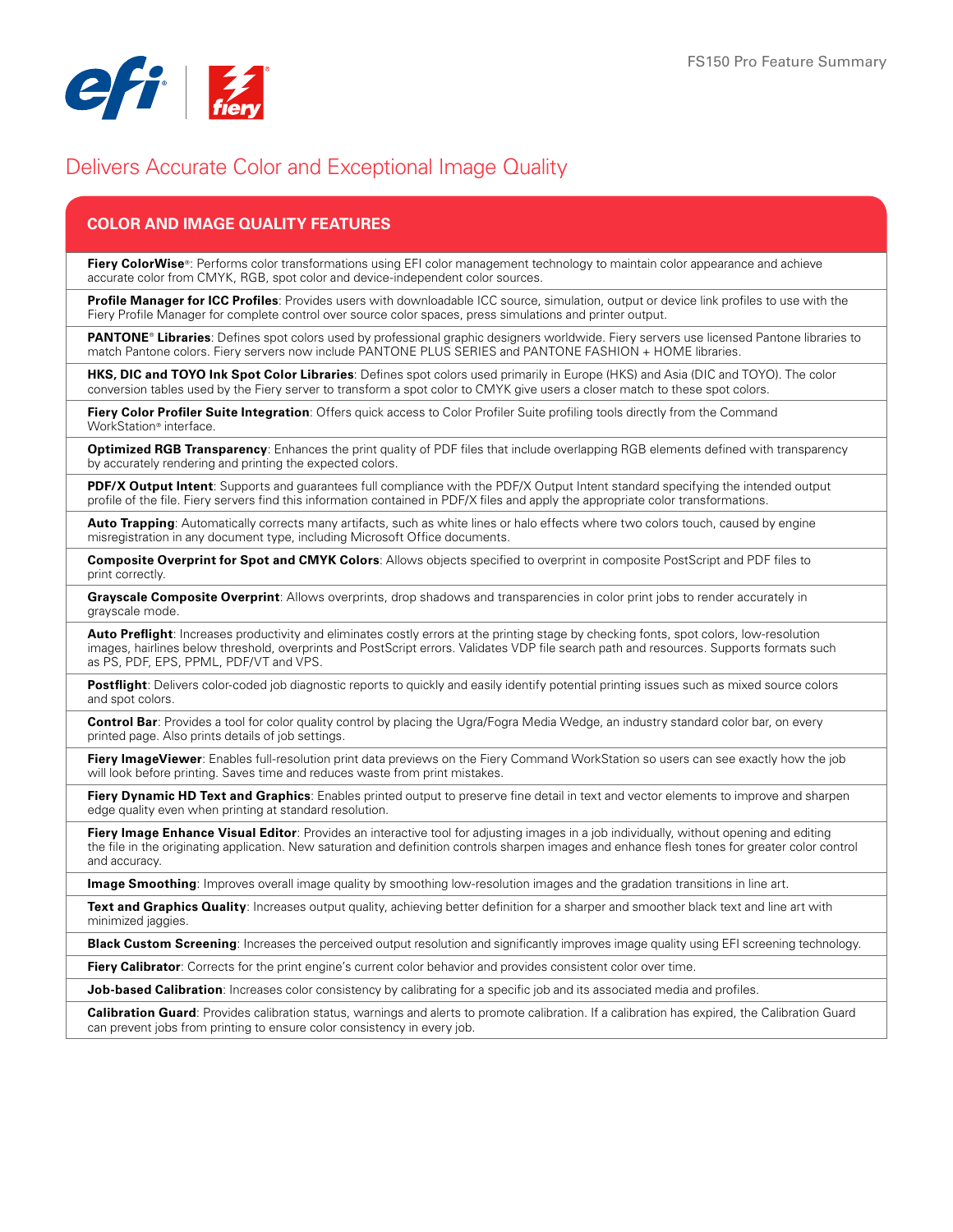

# Produces Finished Jobs Simply and Quickly

#### **USABILITY**

**Fiery Command WorkStation**®: Reduces waste and operator errors while shortening learning curves with an intuitive print job management interface that manages all local or remote Fiery Driven™ printers from a single place.

**Fiery Go**: Allows operators to manage and monitor Fiery Driven printers from their iPads and iPhone devices from anywhere in the print shop.

Fiery Ticker: Runs directly on the Fiery server to provide status of one or more Fiery servers at a glance, with visibility from across a room.

**Mixed Media Attributes Setting**: Automates process to print finished documents with minimal operator intervention using mixed media, subset finishing and tabs.

**Tab Shift**: Shifts certain pages 0.5 inches (12.7 mm) horizontally, making it possible to print the predefined tab text on the tab ear.

**Insert Tab**: Allows users the flexibility to add tabs (and text on tabs) at the last possible stage of the print submission process.

**Media-Defined Profiles**: Offers easy-to-relate color profiles for each media to achieve the best quality color output.

**Booklet Maker**: Allows users to print multiple pages of a print job, from most applications, in a booklet style—without the need for more advanced imposition programs.

**Perfect Binder Support**: Supports perfect binding options in Booklet Maker that work with inline finishers.

**Mixed Media Viewer for Perfect Binder**: Provides visual preview and control of mixed media settings, such as duplex, media assignment, inserts and spines, for each page of a perfect-bound job.

**Paper Catalog**: Stores attributes of the media stock at the production site. The JDF-based centralized paper database facilitates media selection at job submission by associating media entries with the media stock loaded at the print engine.

**Pad Printing**: Duplicates a single job as many times as defined to create one finished pad. Allows simple assembly of printed pads with back cover. Pads can be offset in output tray for easy separation for offline binding, minimizing manual collation.

Fiery Remote Scan: Enables engine platen to be used as a high-resolution scanner. Scans files to a mailbox, or they can be retrieved directly from a client. Mailbox content is automatically refreshed to reflect added or deleted jobs. New version 6.0 simplifies scanning with a new interface and supports more file formats.

**Booklet Imposition**: Creates unlimited quantity of imposition templates and applies them automatically through Fiery Command WorkStation Job Properties.

**Gangup Imposition**: Offers traditional, unique, repeat and other gangup imposition styles for VDP and non-VDP jobs.

**VDP Imposition**: Enables multiple records, including records of variable length, to be imposed in specific sequences to produce a variety of materials such as booklets, books, coupons and business cards.

**Duplo**® **Marks**: Increases productivity by enabling post processing with offline finishers by printing preconfigured Duplo barcode and registration marks in the upper-right corner of a page.

**Customizable Trim and Fold Marks**: Allows custom definition of the length, width and color for trim and fold marks of imposed jobs.

**Mixed Finishing Sets**: Reduces labor costs by allowing users to specify different finishing options among different subsets.

**Edit with Acrobat and PitStop**: Enables last-minute changes to text, spot colors or images in PDF documents, without returning to the original file.

**Reorder/Delete/Merge Pages**: Creates a new job by merging digital and scanned documents. Deletes, moves, adds and duplicates pages.

**Insert Scans**: Enables powerful document assembly by allowing operators to use any TWAIN scanner to scan hard-copy pages for insertion into a document.

**Dynamic Page Numbering**: Adds page numbers, can skip page numbers for inserts and tabs, and includes page-number templates for predefined numbering styles.

**Masking**: Allows quick and easy last-minute changes and edits by masking unwanted content such as pre-existing page numbers or hole punch marks.

**Define/Crop Trim Boxes**: Modifies or applies crop and trim box sizes.

**Advanced Tab Editing**: Specifies and previews tab ear settings and content that can include images, color background, logos and three lines of formatted text.

**Bleed Edge Tabs**: Allows users to produce fully finished long documents with well-defined sections without the need to use special tab media.

**Multi-bank Tabs**: Allows the use of two tab styles in a single document. It identifies chapters and subchapters in long documents such as books and manuals.